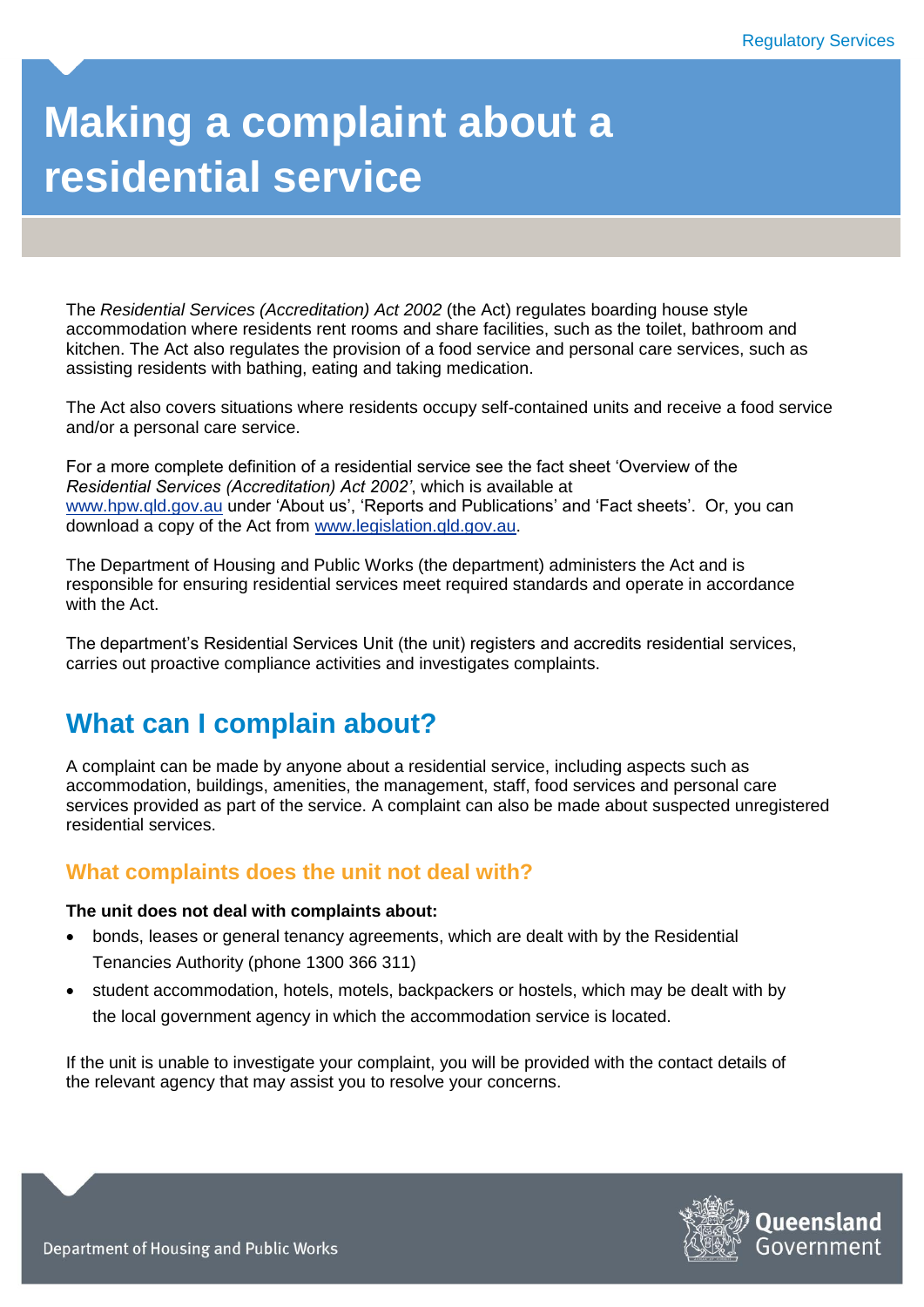# **How can I lodge a complaint?**

### **You can lodge a complaint :**

- in **writing** via fax, email or letter
- by **hone** on 07 3008 3450.

## **What sort of information would help the unit investigate my complaint?**

#### **It would be helpful if you could include:**

- the name and/or address of the residential service you are complaining about
- the name of the person the complaint relates to
- a description of your complaint including times, dates, place and incidents
- any supporting documentation (e.g. photographs, drawings, letters, agreements)
- the name and contact details of any witnesses
- what action you have taken so far before contacting the unit
- the details of any other agency/organisation you have made the same complaint to and their findings and/or status of your complaint
- your contact details.

You do not need to have all of this information to lodge a complaint, but the more information that is available, the quicker the unit can begin its investigation.

#### **How will the unit deal with my complaint?**

Your complaint will be recorded with the unit and will be assessed against the compliance and enforcement framework.

Factors which may affect the investigation include:

- the nature and seriousness of the allegations
- when the incident occurred
- the level of information and supporting documents you provide
- whether the complaint falls within the unit's jurisdiction
- whether it is more appropriate for another agency to deal with the issue (e.g. local government for food hygiene).

If approved for investigation, the complaint is prioritised, according to the nature and seriousness of the incident, and assigned to an officer who will keep you informed of progress of the investigation.

The unit will need to discuss the nature of your complaint with persons that the complaint either directly, or indirectly, relates to. However, your details will only be released with your consent or if required by law.